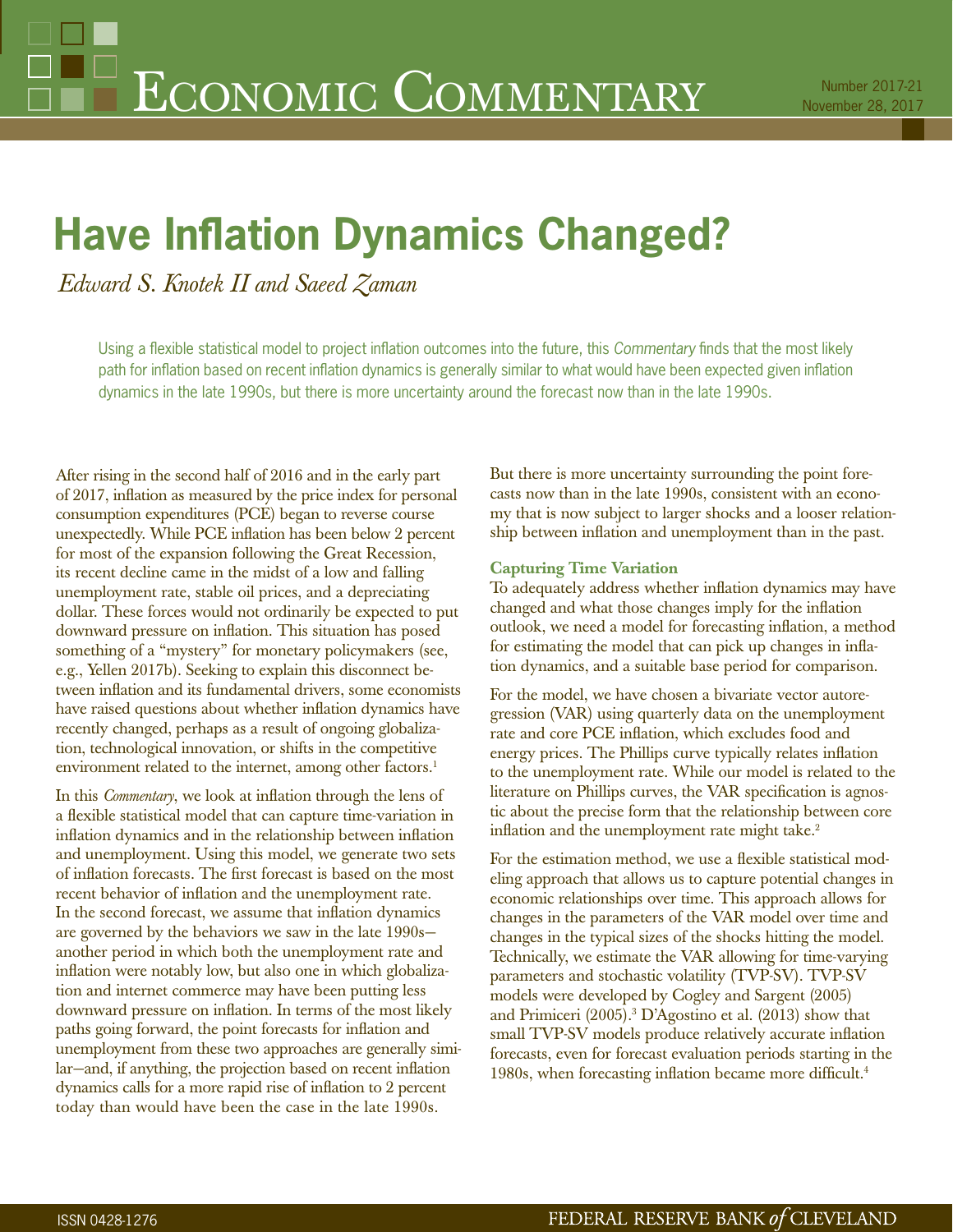Finally, for the comparison point with the past, we use 1999:Q3. In selecting the comparison point, we sought out a time in which economic conditions bore similarities to today's and forces that have been proposed as weighing on inflation—such as internet commerce and globalization were arguably less important than they are today. Regarding the latter forces, the internet as an online marketplace was in its early stages in the late 1990s, and China had not yet entered the World Trade Organization. In terms of economic conditions, core PCE inflation was running below 2 percent in the late 1990s, while the unemployment rate was relatively low and declining (figure 1). In particular, the unemployment rate averaged 4.2 percent in 1999:Q3 while trailing four-quarter core PCE inflation was 1.3 percent; for comparison, the unemployment rate averaged 4.3 percent in 2017:Q3, and trailing four-quarter core PCE inflation was 1.3 percent.

### **Inflation: Still Partying Like It's 1999?**

A key benefit of the TVP-SV framework is that we can capture changes in inflation dynamics-even very recent changes that might only have occurred near the end of our estimation sample.<sup>5</sup> These changes can take on a variety of forms, including changes in the persistence of our variables of interest; changes in the relationship between core inflation and the unemployment rate—that is, the slope of the Phillips curve; and changes in the model's estimates of where the economy is likely to go in the long run.6 To see how the economy has changed since the late 1990s, we estimate the model twice, once using data through 1999:Q3 to capture circa 1999 inflation dynamics and then a second time using data through 2017:Q3 to capture circa 2017 inflation dynamics.<sup>7</sup>

Table 1 reports key statistics from the two estimations. While the persistence of the unemployment rate is similar across the two periods, core inflation has become less persistent: The sum of the lagged inflation coefficients has decreased from 0.98 in the 1999:Q3 estimation to 0.87 in the 2017:Q3 estimation. The slope of the Phillips curve is just a little bit flatter in the later estimation: The unemployment rate has a slightly smaller influence on inflation circa 2017 than it did circa 1999, though the influence of the unemployment rate on inflation was already small in the late 1990s. But in the longer run, the two estimations expect the economy to converge to nearly identical places. Whether estimating using data through 1999 or 2017, the model calls for inflation to converge to 2 percent, while the unemployment rate converges to 4.3 percent when estimating through 1999 and 4.4 percent when estimating through 2017.8 So in both cases, the forces keeping inflation below 2 percent ultimately are viewed as transitory.

Using the recent data on core PCE inflation and the unemployment rate as a starting point, we take the estimated parameters based on the samples ending in 1999 and 2017 and produce two sets of forecasts, one based on circa 1999 inflation dynamics and another based on circa 2017 inflation dynamics. Figure 2 shows the inflation forecasts.<sup>9</sup> The solid lines show the respective point forecasts, or most likely paths, from the two estimations. The corresponding dashed lines show the 70 percent probability bands around each point forecast; that is, they show the range of future inflation outcomes that the models expect will occur 70 percent of the time, with inflation expected to fall outside the bands 30 percent of the time. We make two observations.

First, we view the point forecasts for core PCE inflation as generally similar: Based on the inflation dynamics from either estimation period, the most likely path for inflation is a rising trajectory over the forecast horizon back toward 2 percent. If anything, the inflation projection based on circa 2017 dynamics is firmer than the projection based on circa 1999 dynamics. This finding comes largely from the fact that inflation is currently less inertial recently than it had been, a situation which allows inflation to return to its longer-run level more quickly in the recent period than it would have in the late 1990s. In both cases, the low level of the unemployment rate—which is below its longer-run level—is putting upward pressure on inflation via Phillips curve effects, but the strength of this effect is quantitatively similar for both forecasts. These results are at odds with the conjecture that growing forces—such as rising pressures from ongoing globalization and increased price competition from the internet—are depressing inflation and will continue to do so going forward.<sup>10</sup>

Second, considerable uncertainty surrounds these projections, but there is more uncertainty surrounding the point forecasts of inflation now than in the late 1990s. The differences in uncertainty are illustrated in the figure, because while the lower ends of the 70 percent probability bands are essentially identical across the two estimation periods, the upper bands are higher in the circa 2017 case than in the circa 1999 case. We find similar results for the unem-



**Figure 1. The Unemployment Rate and Core PCE Inflation** 

Note: Shaded regions show recessions.

Sources: Bureau of Economic Analysis; Bureau of Labor Statistics; Federal Reserve Bank of Cleveland; Haver Analytics; National Bureau of Economic Research (recession bars).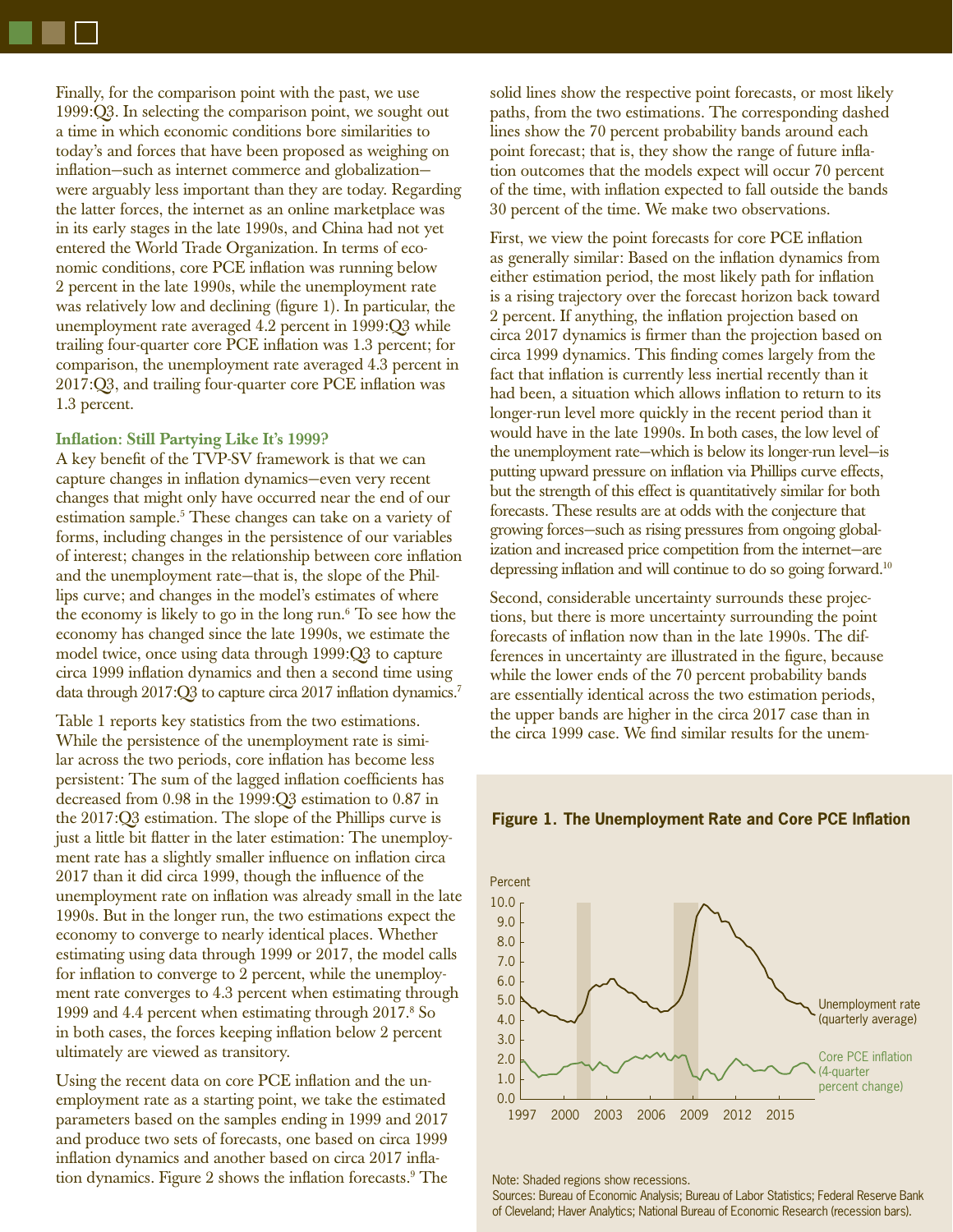ployment rate, for which the 70 percent probability band is wider in the circa 2017 forecasts compared with that of the circa 1999 forecasts. The changing width of these probability bands is consistent with an economy that is now subject to larger shocks and a looser relationship between inflation and unemployment than in the past.

Given that the forecasts call for a firming of inflation, what actually occurred after 1999, when core PCE inflation and the unemployment rate were both near current levels? A common saying in the financial services industry is that past performance is no guarantee of future results—and that, in this case, may turn out to be a good thing. As figure 1 shows, core PCE inflation began to pick up in 2000 and was arguably headed back toward 2 percent—that is, until the unemployment rate rose with the 2001 recession and core inflation drifted back down. As the economy recovered, core PCE inflation did eventually make it to 2 percent, but not until 2004:Q4.

#### **Conclusion**

In this *Commentary* we use a flexible statistical model that can capture potential variation in inflation dynamics over time. We show that inflation forecasts based on inflation dynamics in two time periods, one in the late 1990s and another one in 2017, would both put inflation on a rising trajectory back toward 2 percent, with the forecast based on recent data suggesting the rise will be faster than would have been suggested by the late 1990s data. But we also document greater uncertainty around the more recent forecast path, consistent with an economy that is now subject to larger shocks and a looser relationship between inflation and unemployment than in the past.

#### **Footnotes**

1. For example, Brainard (2017) notes that inflation expectations may have drifted down since before the crisis, thereby making it more difficult for inflation to rise to 2 percent. See Yellen (2017a) for a summary of the factors affecting inflation and some potential factors that may be contributing to changes in inflation dynamics.

2. The forecasting literature is generally critical of using Phillips curves to forecast inflation out of sample; see, e.g., Atkeson and Ohanian (2001), Stock and Watson (2007), Faust and Wright (2013), and Dotsey et al. (2017). But our approach does not rely on a Phillips curve, per se; for example, the inflation rate is not a function of the unemployment gap, and we omit forward-looking measures of inflation expectations that are part of the canonical New Keynesian Phillips curve (see, e.g., Coibion and Gorodnichenko 2015). Furthermore, D'Agostino et al. (2013) show that allowing for time-varying parameters and stochastic volatility, as we do, generally tends to improve inflation forecast accuracy.

3. As discussed in Knotek et al. (2015), the size of realized shocks in most macroeconomic models can vary over time, but the shocks are assumed to be drawn from a distribution with a standard deviation that is fixed. Models with stochastic volatility allow the standard deviation of the size of the shocks to change over time. Intuitively, stochastic volatility allows models to rapidly capture the changing size of the shocks hitting the economy.

4. We use Bayesian methods to estimate the model. Because estimation of TVP-SV models is computationally intensive and time-consuming, we incorporate two lags of each variable.

|                                 | 1999:03<br>estimation | 2017:03<br>estimation |
|---------------------------------|-----------------------|-----------------------|
| <b>Inflation persistence</b>    | 0.98                  | 0.87                  |
| <b>Unemployment persistence</b> | 0.95                  | 0.96                  |
| <b>Phillips curve slope</b>     | $-0.07$               | $-0.06$               |
| Long-run inflation              | 2.0                   | 2.0                   |
| Long-run unemployment rate      | 4.3                   | 4.4                   |

Source: Authors' calculations.

Notes: Persistence and slope estimates are based on posterior mean parameter estimates. Long-run estimates are median forecast values after 10 years.





Sources: Bureau of Economic Analysis; Bureau of Labor Statistics; Federal Reserve Bank of Cleveland; Haver Analytics.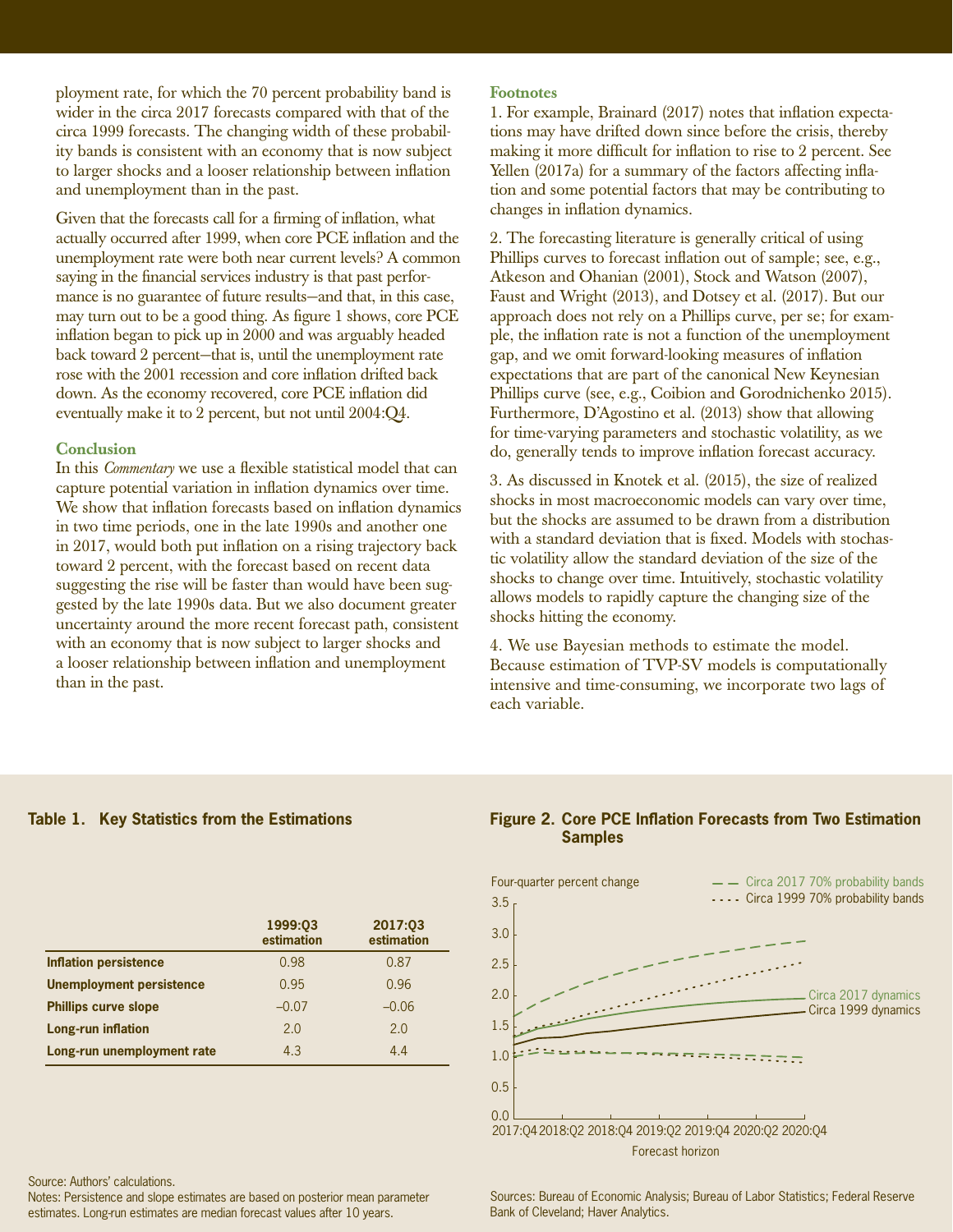5. Compared with Primiceri (2005), we give the benefit of the doubt to potential time variation in our parameters by loosening the hyperparameters to  $k(Q)=0.08$  and  $k(S)=0.5$ ; otherwise, we largely follow Primiceri (2005), including using the first 40 observations as a training sample for setting the values of the prior distributions. We estimate the model beginning in 1969:Q2 and ending in either 1999:Q3 or 2017:Q3; in both cases, the training sample is from 1959:Q2 through 1969:Q1. The results are qualitatively similar using the same prior settings as in Primiceri (2005).

6. We measure the slope of our Phillips curve by summing the coefficients on the lagged unemployment rate variables in the core PCE inflation equation evaluated at the posterior mean of the parameter estimates. We measure persistence by summing the coefficients on their own lagged terms in each equation evaluated at the posterior mean of the parameter estimates.

7. In this way, we are using the same methodology to capture time variation through 1999:Q3 and through 2017:Q3, rather than estimating the model a single time through 2017:Q3 and then examining the estimated parameters in 1999:Q3. This latter single-estimation approach produces smaller differences between the two periods than what we document.

8. Because complete convergence can be extremely slow for persistent series, we measure the long run based on the median point forecasts after 10 years. The implied steady states based on the posterior mean of the parameter estimates are similar. Judgmentally, the longer-run estimates of the unemployment rate may appear a little low; for comparison, the range of longer-run estimates for the unemployment rate in the Federal Open Market Committee's September Summary of Economic Projections was 4.5 percent to 5.0 percent, and the Congressional Budget Office's June 2017 estimate of the long-term unemployment rate was 4.7 percent. But our estimates may not be completely implausible; e.g., Aaronson et al. (2015) estimate that changing demographics could push the natural rate of unemployment down to 3.9 percent by 2020.

9. While we do not show the forecasts for the unemployment rate, they are quite similar to each other: In both cases, the unemployment rate falls below 4 percent as of the first quarter of 2019. Thereafter, it drifts down very slowly in the circa 1999 case, while it starts to drift up very slowly in the circa 2017 case. Using relative entropy to impose the same path for the unemployment rate produces little change to the inflation forecasts we show.

10. Other analyses come to a similar conclusion; see, e.g., Mericle (2017) and Bianchi and Civelli (2015).

## **References**

Aaronson, Daniel, Luojia Hu, Arian Seifoddini, and Daniel G. Sullivan. 2015. "Changing Labor Force Composition and the Natural Rate of Unemployment." Federal Reserve Bank of Chicago, *Chicago Fed Letter*, Number 338.

Atkeson, Andrew, and Lee E. Ohanian. 2001. "Are Phillips Curves Useful for Forecasting Inflation?" Federal Reserve Bank of Minneapolis, *Quarterly Review*, Winter: 2–11.

Bianchi, Francesco, and Andrea Civelli. 2015. "Globalization and Inflation: Evidence from a Time Varying VAR." *Review of Economic Dynamics,* 18(2): 406–433.

Brainard, Lael. 2017. "Understanding the Disconnect between Employment and Inflation with a Low Neutral Rate." Speech at the Economic Club of New York, New York, New York (September 5).

Cogley, Timothy, and Thomas J. Sargent. 2005. "Drifts and Volatilities: Monetary Policies and Outcomes in the Post-WWII U.S." *Review of Economic Dynamics*, 8(2): 262–302.

Coibion, Olivier, and Yuriy Gorodnichenko. 2015. "Is the Phillips Curve Alive and Well After All? Inflation Expectations and the Missing Disinflation." *American Economic Journal: Macroeconomics*, 7(1): 197–232.

D'Agostino, Antonello, Luca Gambetti, and Domenico Giannone. 2013. "Macroeconomic Forecasting and Structural Change." *Journal of Applied Econometrics*, 28(1): 82–101.

Dotsey, Michael, Shigeru Fujita, and Tom Stark. 2017. "Do Phillips Curves Conditionally Help to Forecast Inflation?" Federal Reserve Bank of Philadelphia, Working Paper no. 17-26.

Faust, Jon, and Jonathan H. Wright. 2013. "Forecasting Inflation." In Graham Elliott and Allan Timmermann, eds., *Handbook of Economic Forecasting*, *Volume 2*, Elsevier: North Holland.

Knotek, Edward II, Saeed Zaman, and Todd E. Clark. 2015. "Measuring Inflation Forecast Uncertainty." Federal Reserve Bank of Cleveland, *Economic Commentary*, no. 2015-03.

Mericle, David. 2017. "U.S. Daily: The Internet and Inflation: How Big Is the Amazon Effect?" *Goldman Sachs Economics Research* (August 2).

Primiceri, Giorgio E. 2005. "Time Varying Structural Vector Autoregressions and Monetary Policy." *Review of Economic Studies*, 72(3): 821–852.

Stock, James H., and Mark W. Watson. 2007. "Why Has Inflation Become Harder to Forecast?" *Journal of Money*, *Credit, and Banking*, 39(S1): 3–33.

Yellen, Janet L. 2017a. "Inflation, Uncertainty, and Monetary Policy" Speech at the "Prospects for Growth: Reassessing the Fundamentals." 59th Annual Meeting of the National Association for Business Economics, Cleveland, Ohio (September 26).

Yellen, Janet L. 2017b. "Transcript of Chair Yellen's Press Conference" (September 20).